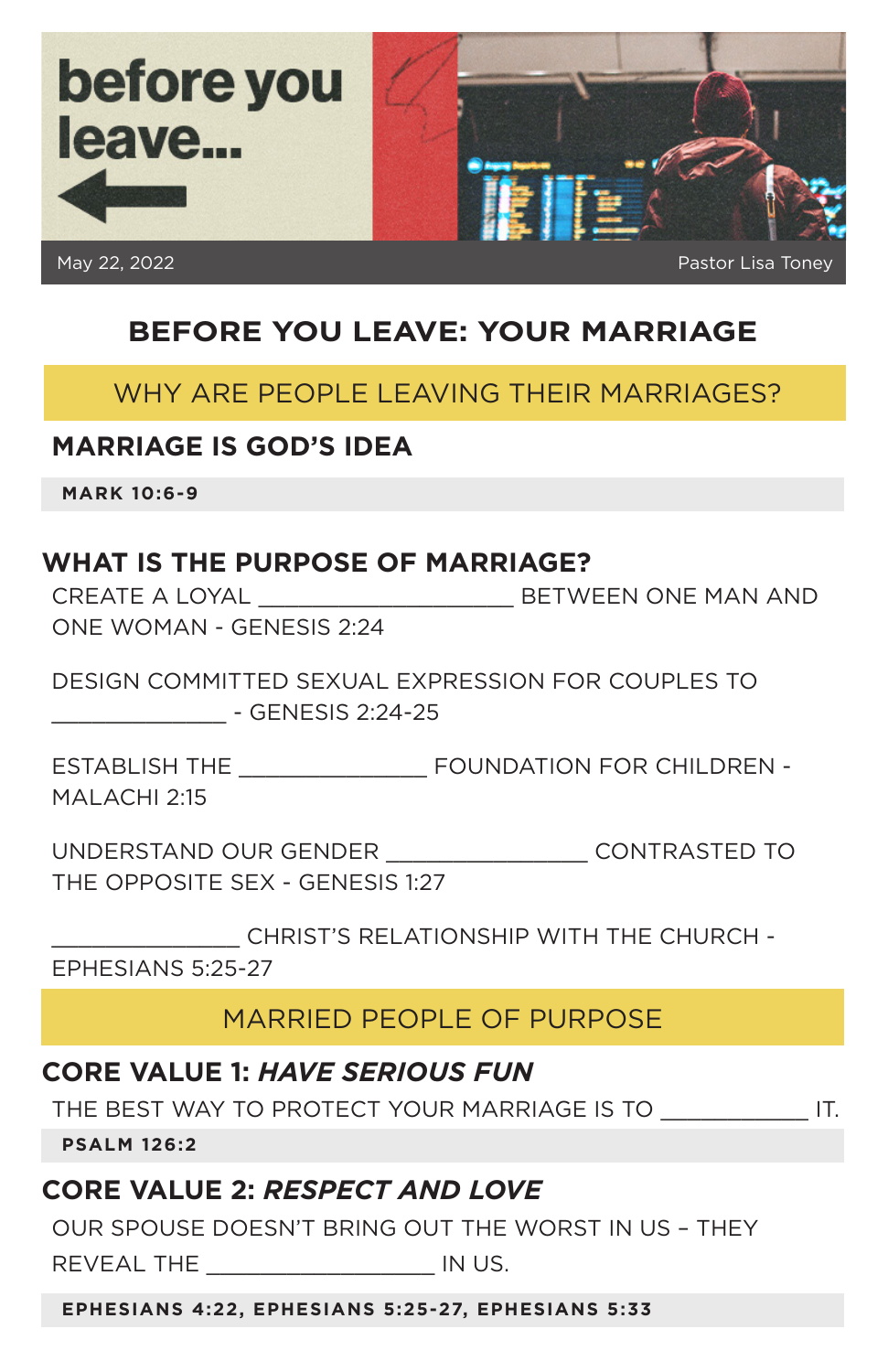# **CORE VALUE 3:** *LOVE GOD FIRST*

LOVING GOD IN YOUR INDIVIDUAL LIFE \_\_\_\_\_\_\_\_\_\_\_\_\_\_ YOUR MARRIED LIFE.

**MARK 12:30**

## **CORE VALUE 4:** *PRACTICE YOUR PROMISE*

MARRIAGE IS NOT ABOUT THE BIG DAY BUT THE \_\_\_\_\_\_\_\_\_\_ DAY.

**MARK 10:9**

THE QUESTION TO CONSIDER BEFORE YOU LEAVE

DOES GOD WANT YOU TO FIGHT *IN* YOUR MARRIAGE OR *FOR* YOUR MARRIAGE?

#### HOW TO FIGHT FOR YOUR MARRIAGE

THE ENEMY DISTRACTS US WITH

**1 PETER 5:8**

JESUS \_\_\_\_\_\_\_\_\_\_\_\_\_\_\_ IN YOU - AND YOUR MARRIAGE.

**ROMANS 8:31**

\_\_\_\_\_\_\_\_\_ YOUR MARRIAGE.

**COLOSSIANS 3:13-15**

OWN YOUR OWN

**ROMANS 3:23**

\_\_\_\_\_\_\_\_\_\_\_\_\_\_\_\_\_\_ RATHER THAN CRITICIZE.

**1 THESSALONIANS 5:11**

FOCUS ON YOUR SPOUSE'S \_\_\_\_\_\_\_\_\_\_\_\_\_\_\_\_ RATHER THAN WEAKNESSES.

**1 CORINTHIANS 13:7 ESV**

\_\_\_\_\_\_\_ FOR YOUR MARRIAGE AND THE MARRIAGES AROUND YOU.

**EPHESIANS 6:18**

TAKE ONE **Example 25 STEP AFTER THE NEXT.** 

**1 PETER 4:8**

**Fill in the blanks:** Partnership, Enjoy, Firmest, Identity, Mirror, Enjoy, Brokenness, Impacts, Every, Discontentment, Believes, Feed, Imperfections, Encourage, Strengths, Pray, Faithful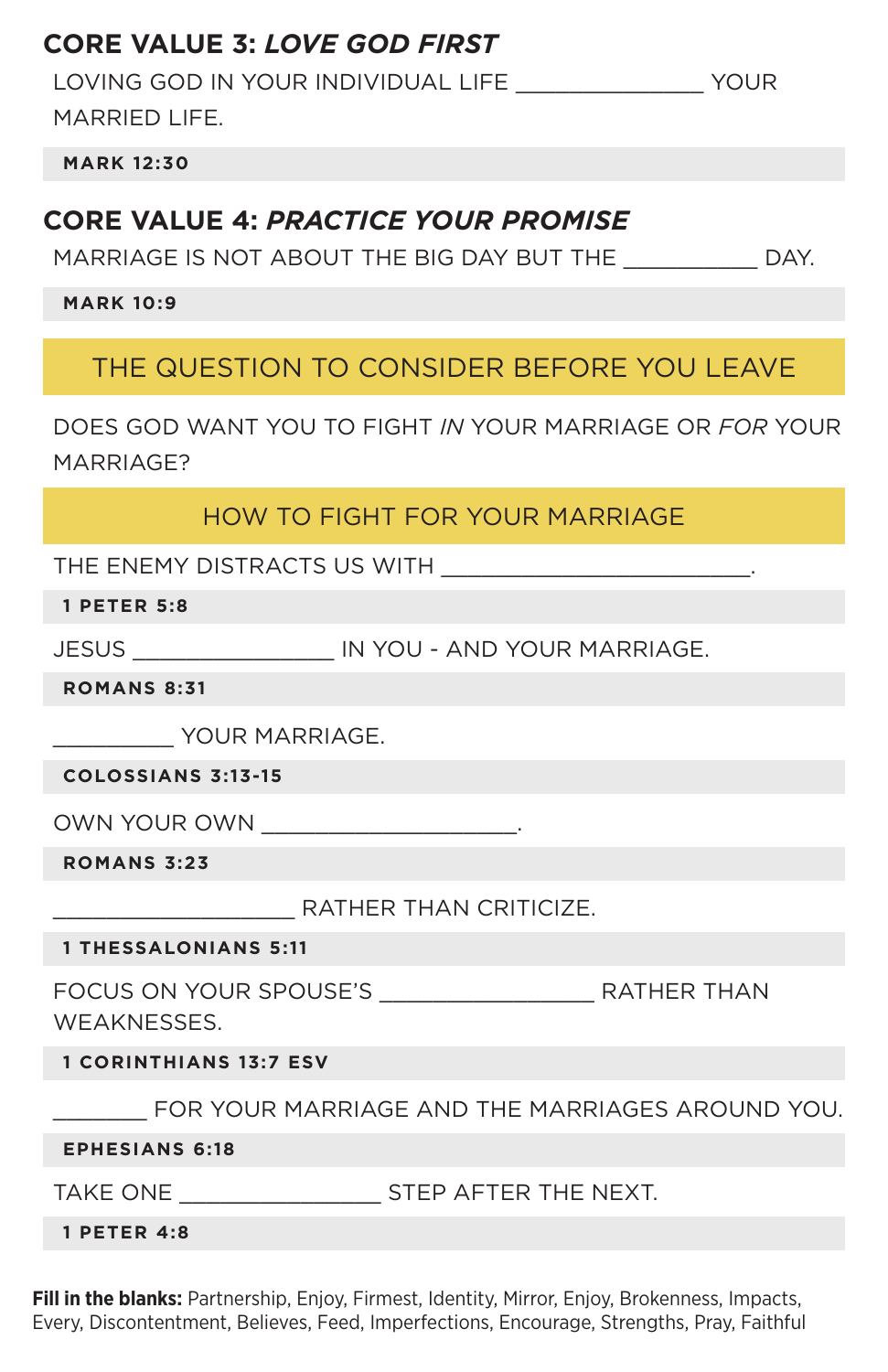# STUDY GUIDE WEEK 5 - YOUR MARRIAGE

*The following questions are provided for your personal reflection and application and for you to discuss with your family, friends, and Life Group. If you are missing any Study Guides, they are available at the Connect Center or online with the sermon archives each week.*

# OPEN UP

When it comes to housework, what is the last job you would pick?

## READ THIS

Philippians 2:1-11

## ASK THIS

How well are you living out verses Phil 2:2-4 within the context of your family/marriage/roommates?

Jesus took on "the very nature of a servant" (v. 7). How often do you willingly take on this role in your home? Why?

What is Jesus' reward for humbling himself (v. 9-10)? What would it look like for you to humble yourself in your relationship/s?

## READ THIS

James 5:13-16

# ASK THIS

What stands out to you about the purpose of prayer from reading this passage?